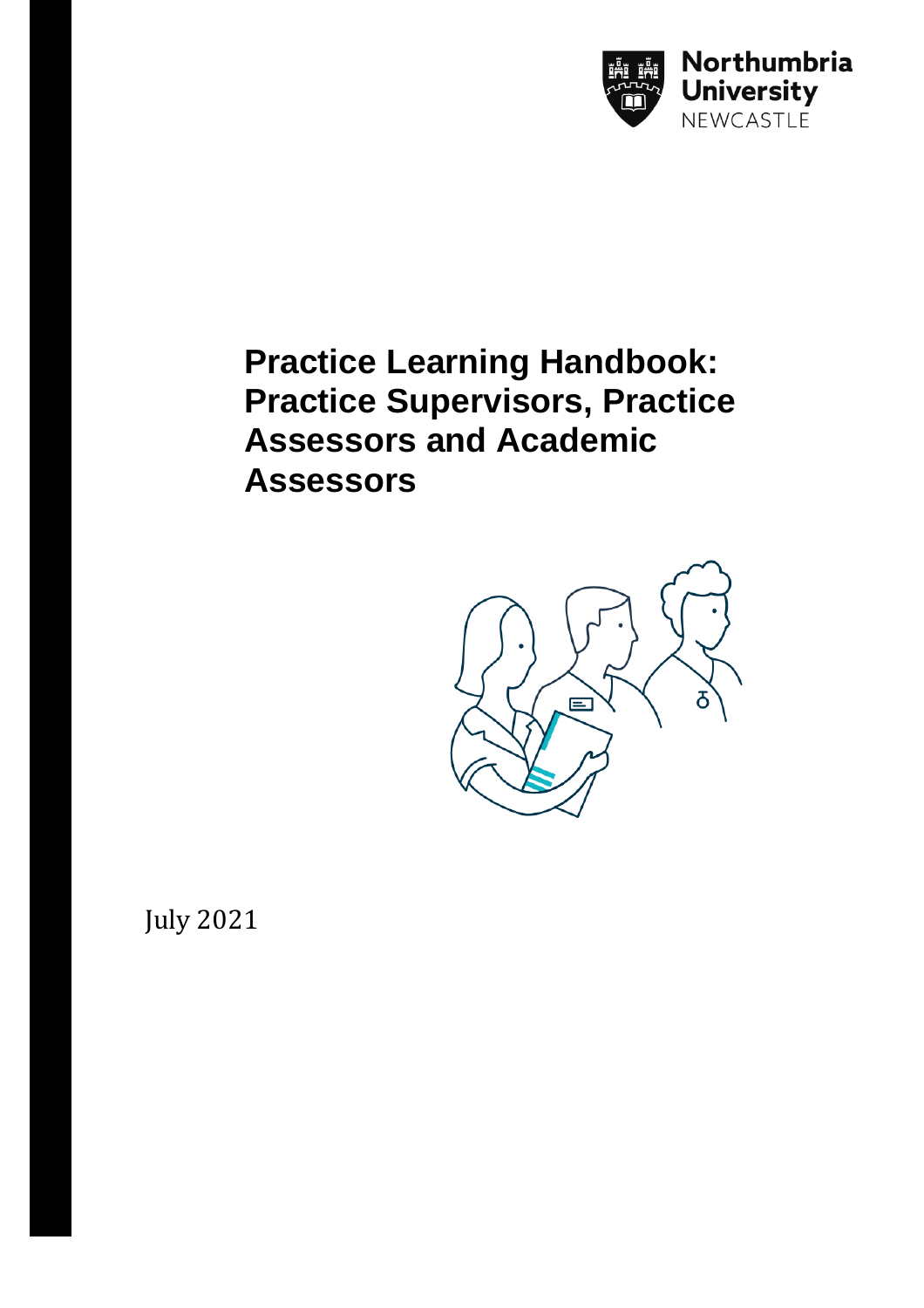# **Contents**

| Thank you                                                                                                                  | $\mathcal{P}$ |
|----------------------------------------------------------------------------------------------------------------------------|---------------|
| About the standards: a brief introduction                                                                                  | 3             |
| The Northeast regional approach                                                                                            | 3             |
| The student nurse or midwife                                                                                               | 4             |
| Moving on from mentorship                                                                                                  | 4             |
| The SSSA roles<br>i) Nominated lead (person)<br>ii) Practice Supervisor<br>iii) Practice Assessor<br>iv) Academic Assessor | 5             |
| <b>SSSA</b> in practice                                                                                                    | 7             |
| Preparation for the new roles to support SSSA                                                                              | 10            |
| Working with the new Standards of Proficiency                                                                              | 11            |
| Contacts                                                                                                                   | 11            |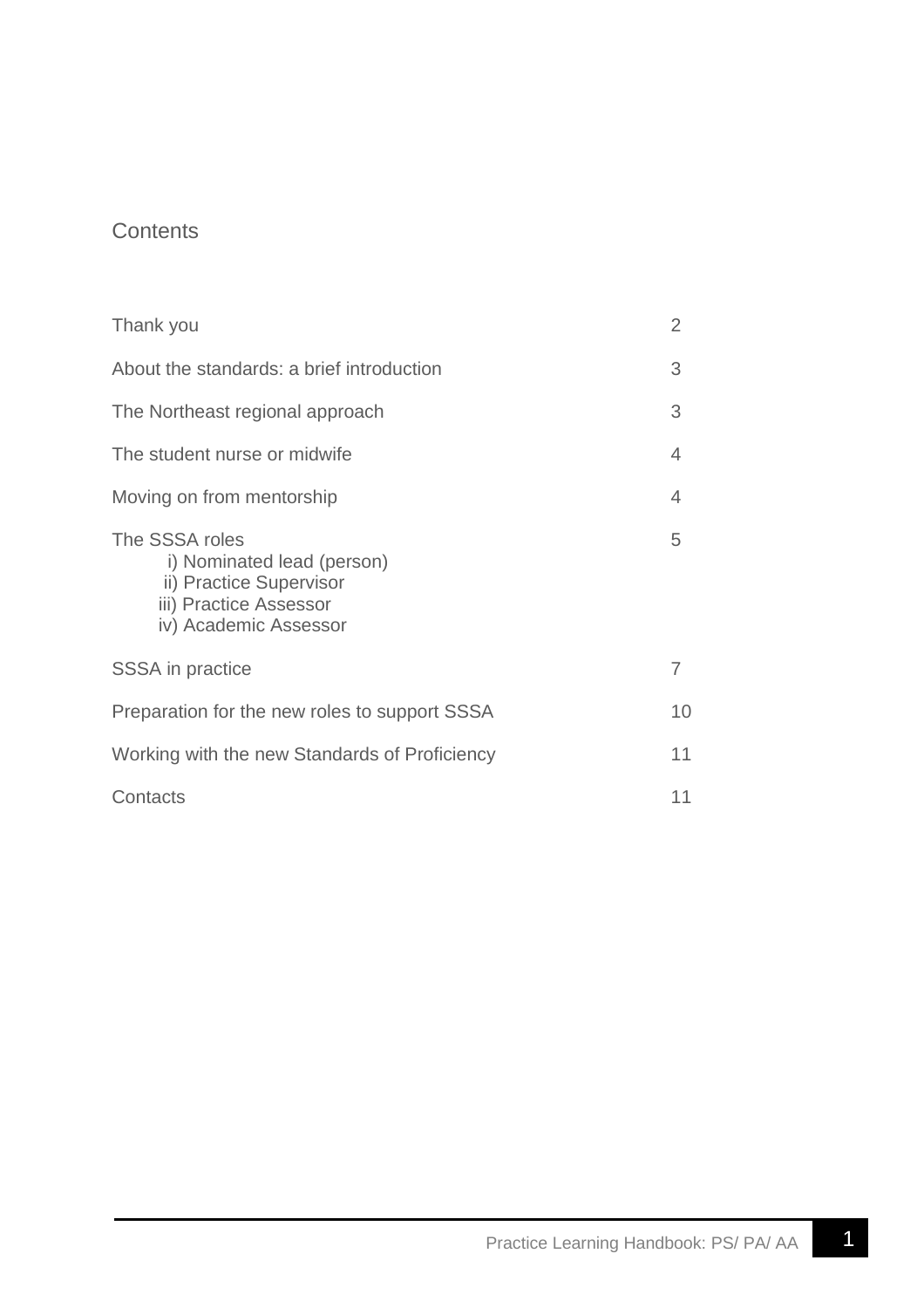Thank you for supporting Northumbria University students.

2020 was an exciting yet challenging time for nursing and midwifery education. Northumbria University, in partnership with our practice learning partners, moved to the new *Future Nurse*  standards and 'moved away from mentorship' for all our programmes which lead to registration or a recorded qualification with the Nursing and Midwifery Council (NMC). The speed of change was increased by the covid pandemic and the publication of the NMC (2020) Emergency Standards which allowed all NMC programmes to move to the NMC (2018) *Standards for Student Supervision and Assessment* without a major modification or full approval event:

### *R2. All students will receive support, supervision and assessments in line with the Standards for student supervision and assessment (SSSA, 2018).*

#### This change has impacted on Northumbria University midwifery programmes. The NMC *Future Midwife standards* were introduced in November 2019 and, initially, change was planned for 2022.

This handbook has been written to help you in the transition from NMC (2008) *Standards for learning and assessment in practice* to the NMC (2018) *Standards for Student Supervision and Assessment*  (SSSA). Our aim is to clarify the new roles of:

- **Student**
- Nominated Person
- Practice Supervisor
- Practice Assessor
- Academic Assessor for you.

Above all, we want to show how, by working as a team, we can ensure all students receive a positive learning experience and a valid and reliable assessment of their progress in practice.

We hope you find it useful but do contact the Placements Team at

[practiceplacements@northumbria.ac.uk](mailto:practiceplacements@northumbria.ac.uk) or one of the key contacts if you need more information or would like to discuss further.

> Carole Proud Director of Placements and Employability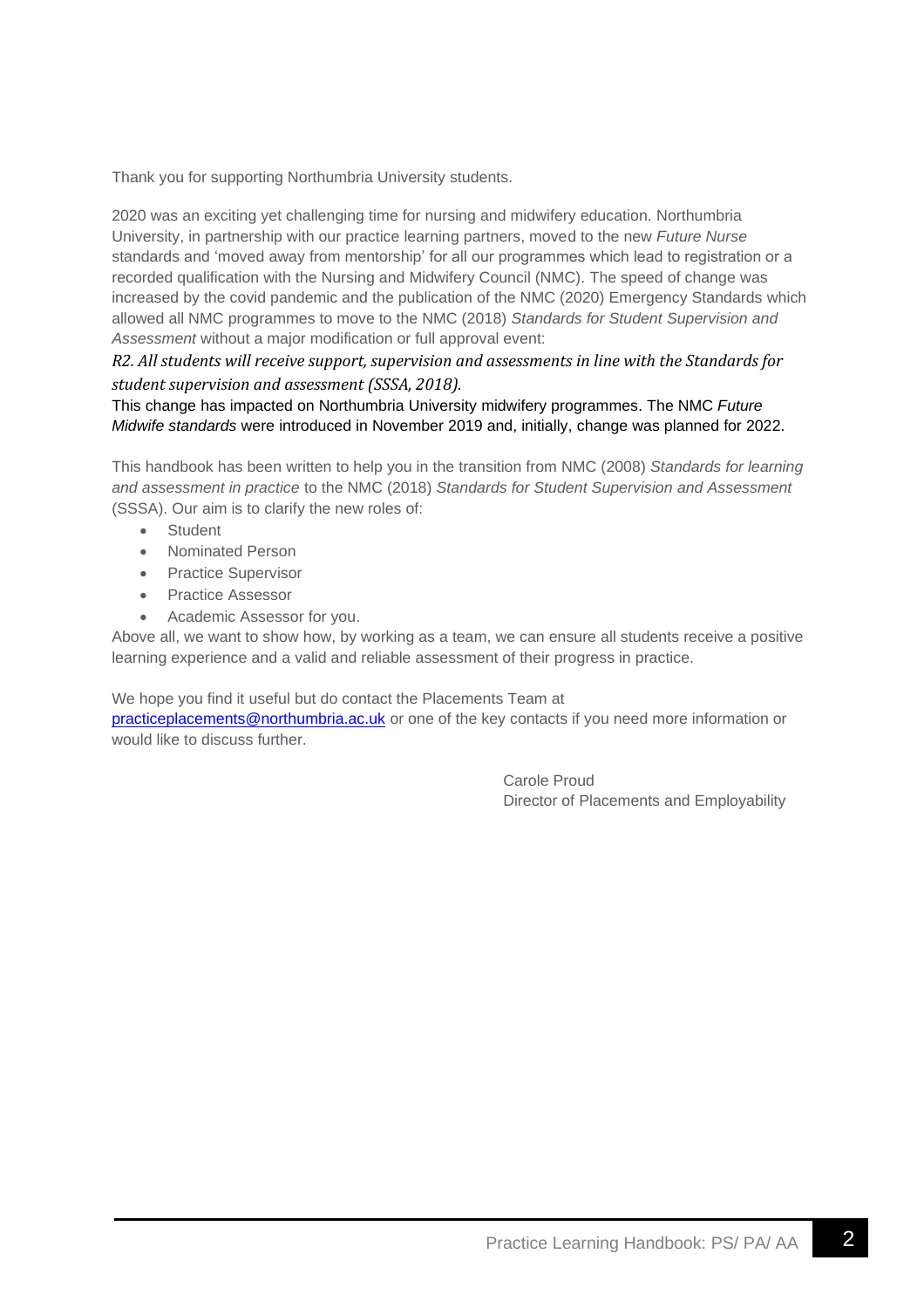# About the Standards: a brief introduction

Article 15(1) of the Nursing and Midwifery Order 2001 ('the Order') requires the Nursing and Midwifery Council to establish standards for the education and training which are necessary to achieve the standards of proficiency for admission to the register, as required by Article 5(2) of the Order. There are three parts to the education and training standards:

- Part 1 *Standards framework for nursing and midwifery education*
- Part 2 *Standards for student supervision and assessment*
- Part 3 *Programme standards (specific to pre or post registration programmes)*



Together the standards aim to provide Northumbria University (as an Approved Education Institution – AEI) and their practice learning partners with the flexibility to develop innovative approaches to nurse and midwifery education, whilst maintaining the set standards. Overall responsibility for the day to day management of the quality of any educational programme lies with an AEI in partnership with practice learning partners who provide opportunities for practice experience to nursing and midwifery students.

Copies of the standards for education and training and the standards of proficiency for nursing can be found on the NMC website:

<https://www.nmc.org.uk/standards/standards-for-nurses/> For midwifery: <https://www.nmc.org.uk/standards/standards-for-midwives/>

# The Northeast Regional Approach

What is the regional approach? It is simply Teesside University, the University of Sunderland and Northumbria University collaborating to streamline and simplify processes in practice learning. So instead of three Practice Assessment Documents for student nurses from the three universities there is one. Instead of three different audits for student placements and three separate student evaluations there will be one. We will keep our logos…. But they may appear together:



**Northumbria** University NEWCASTI F



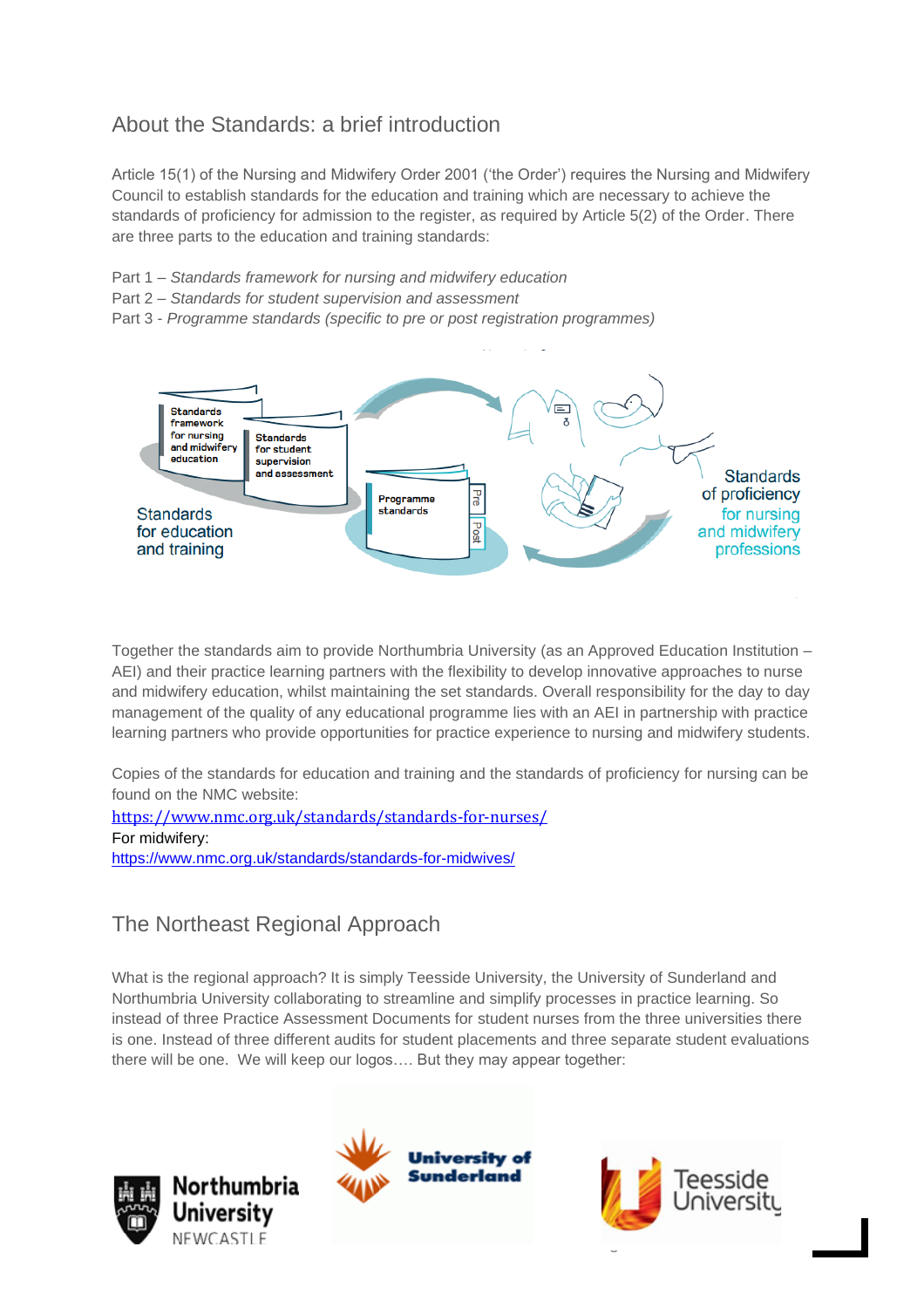So we now have:

- Northeast Practice Assessment Document (NE PAD)
- Northeast education audit of practice (NE EAP)

And for 2021 our placement management system (ARC) will join with Teesside and Sunderland's to create a practice environment profile (PEP) which can be accessed by all students at Northeast Universities – the ARC NEPEP. After ARC NEPEP we have asked ARC to design an electronic PAD for us. So no more coffee stains or lost documents, we will have ARC NEE PAD to support your assessment of the 'Future Nurse'.

And for midwifery we are adopting the national *Midwifery Ongoing Record of Achievement* (MORA). We are, currently, consulting about a regional e platform to house it on.

### The student nurse or midwife

The *Standards framework for nursing and midwifery education* is quite clear:

*Students are empowered and supported to become resilient, caring, reflective and lifelong learners who are capable of working in inter-professional and inter- agency teams.*

Standard 3.2

Student empowerment is a part of the quality framework. The 'Future Nurse' and 'Future Midwife' standards require students to take control of their learning and actively plan their evidence collection for assessment. They remain *supernumerary* in practice but this does not equate to passive observation. Supernumerary has been described as 'not in the numbers but they are in the team'. As such, we will be using coaching approaches both to prepare and support students in practice.

The coaching approach is based on allowing the student to step forward whilst the supervisor steps back. We envisage students actively supporting fellow students and having the opportunity to practice and gain proficiency in the skills required for the 'Future Nurse/ Midwife'.

## Moving on from mentorship

Since 2008 the NMC *Standards for learning and assessment in practice* have guided how we support students, facilitate their learning and assess their competency. SSSA sets out a different approach to facilitating learning and assessing proficiency. This reflects the NMC's aim for an empowered, resilient practitioner prepared for practice at the point of registration.

Northumbria University is moved to the new standards in 2020. With the emergency covid regulations, all nursing and midwifery students – both pre-registration and post registration were 'flipped' to SSSA. NMC mentors no longer exist, their role and responsibilities has been taken over by:

- Nominated lead
- Practice supervisor (s) (PS)
- Practice assessor (PA)
- Academic assessor (AA)

There are three questions which are often asked about SSSA:

- 1. What are these new roles?
- 2. How will this work on my ward or department?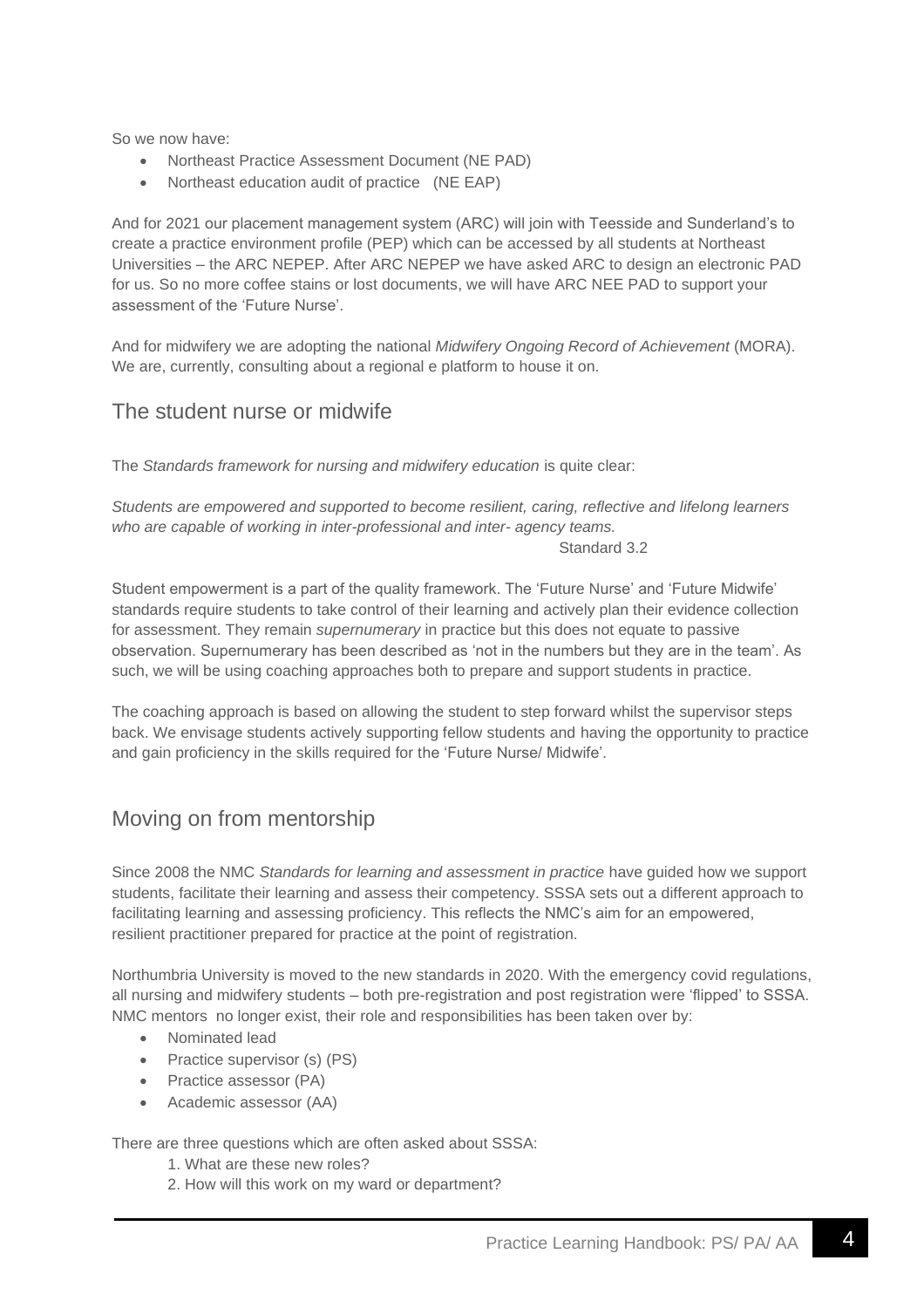3. Will I be supported to take on one of the new roles?

The handbook will try and answer the questions but if you are unsure, please email or telephone the Practice Placement Facilitator (PPF) in your organisation or the Practice Education Facilitator (PEF) who supports your organisation.

### The SSSA roles

#### *i) Nominated lead:*

*There is a nominated person for each practice setting to actively support students and address student concerns.*

#### Standard 1.5

We have been working with our placement providers to 'unpick' the responsibilities behind this role. There are three:

- Co-ordinating student placements off duty and allocation of supervisors and assessors
- Leading on quality the education audit of practice (EAP) and development of learning opportunities.
- Addressing student concerns. Concerns may be about their learning or about patient safety.

Most of our areas have an 'education lead'. The education lead is the key ARC user who coordinates student activity and leads on developing the placement area. Addressing student concerns is an additional role and a role which would be challenging for a single person, placement providers have requested two tiers. The student is made aware of two nominated leads:

1. At ward / department level – the education lead

2. At organisational level – the PPF/ PEF.

Despite the additional challenges of covid, we are finding that the education leads and PPFs are working together to co-ordinate, develop the placement area and address concerns.

#### *ii) Practice Supervisor:*

#### *All students on an NMC approved programme are supervised whilst learning in practice.* Standard 2.1

#### *What are the expectations of practice supervision?*

Patient safety is key, as such the level of supervision will reflect the students learning needs and stage of learning. Ultimately, practice supervision facilitates independent learning.

#### *Who can be a practice supervisor?*

All NMC registered nurses and midwives are capable of supervising students, serving as role models for practice. However, other registered health and social care professionals may also take on the role.

#### *What are the responsibilities of a practice supervisor?*

They must act as a role model for safe and effective practice, acting always within their scope of practice. They must support and supervise students, providing feedback on progress and achievement of skills.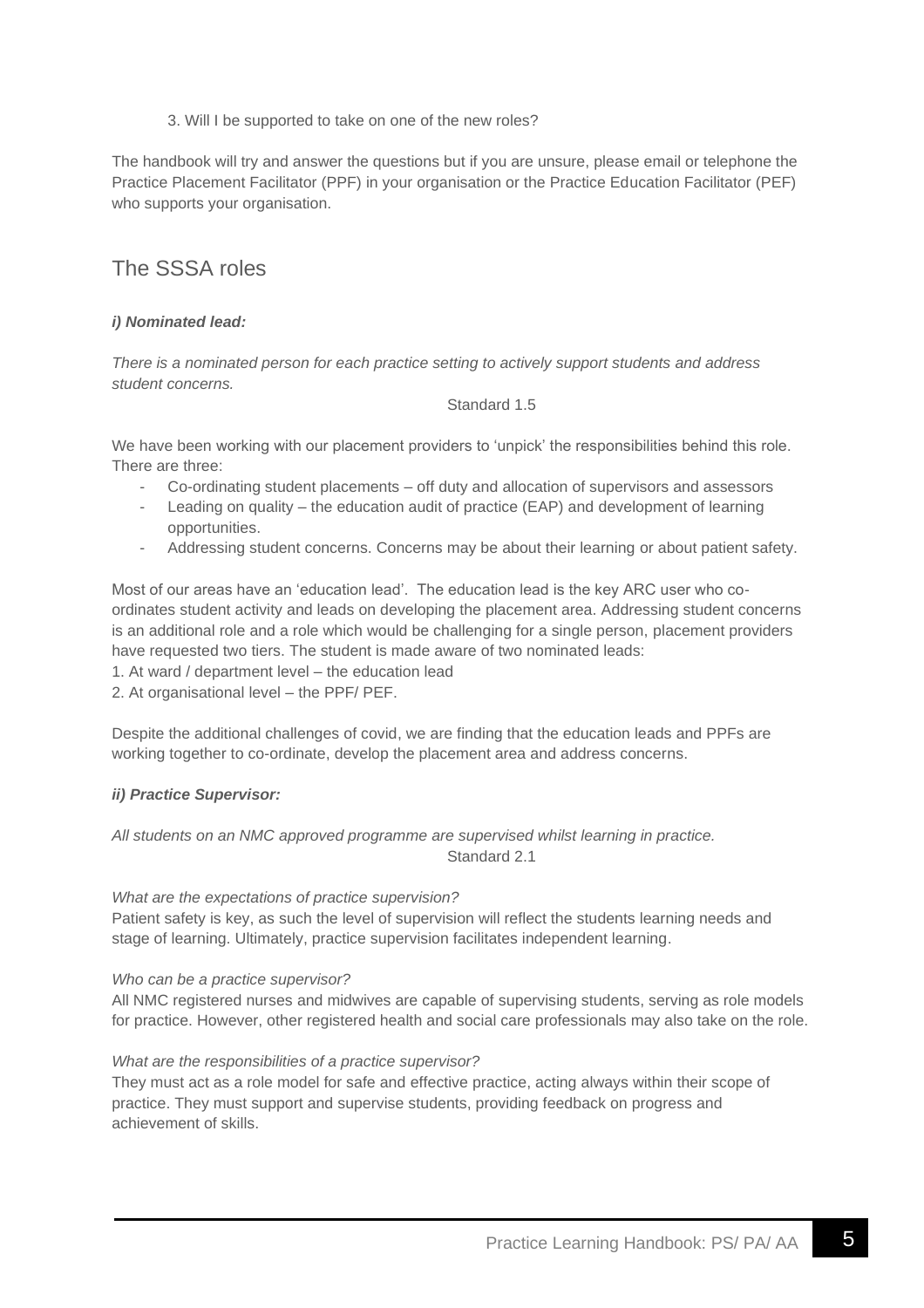#### *Can practice supervisors contribute to the assessment?*

Yes, it is expected that the practise supervisor will contribute to the student's record of achievement and communicate with the practice assessor and academic assessor to share relevant observations on the conduct, proficiency and achievement of the students they are supervising.

#### *Will the practice supervisor receive any support or training?*

Yes, ongoing updates and supervision sessions will ensure that the practise supervisor is able to effectively support students in practice - it is an essential role.

#### *iii) Practice Assessor:*

*All students on an NMC approved programme are assigned to a nominated practice assessor for a practice placement or a series of practice placements.* Standard 6.2

#### *Who can be a practice assessor?*

A practice assessor is an NMC registrant with *appropriate experience* for the programme or field of practice. But note, a midwifery student must be assigned to practice assessors who are registered midwives ( SSSA: 6.4).

#### *What are the responsibilities of the practice assessor?*

The PA conducts assessments to confirm student achievement of proficiencies and programme outcomes in practice. They make and record objective evidence based assessments on conduct, proficiency and achievement drawing on student records, direct observations and student self – reflection. They work in partnership with the nominated academic assessor to recommend the student for progression for each part of the programme.

*Can the practice assessor be the practice supervisor and/or academic assessor?* No. In standard 7.10 the NMC is clear that the PA is not simultaneously the PS or AA for a single student.

However, there is one exception! Practice assessors for students on NMC approved prescribing programmes may support learning in line with NMC *Standards for prescribing programmes* (7.11)*.*

#### *Will the practice assessor receive any support or preparation?*

Yes, practice assessors are expected to build on and maintain current knowledge in the proficiencies and programme outcomes they are assessing. To support this, there will be:

- preparation for mentors transitioning to PA
- preparation for registrants who have not completed a mentorship programme but have been nominated as a practice assessor.

It is anticipated that PAs will have annual supervision sessions to help them reflect and develop in their roles.

Day to day support will be available from the nominated lead and/ or academic assessor.

#### *iv) Academic Assessor:*

*All students on an NMC approved programme are assigned to a different nominated academic assessor for each part of the programme.*

Standard 6.1

*Who can be an academic assessor?*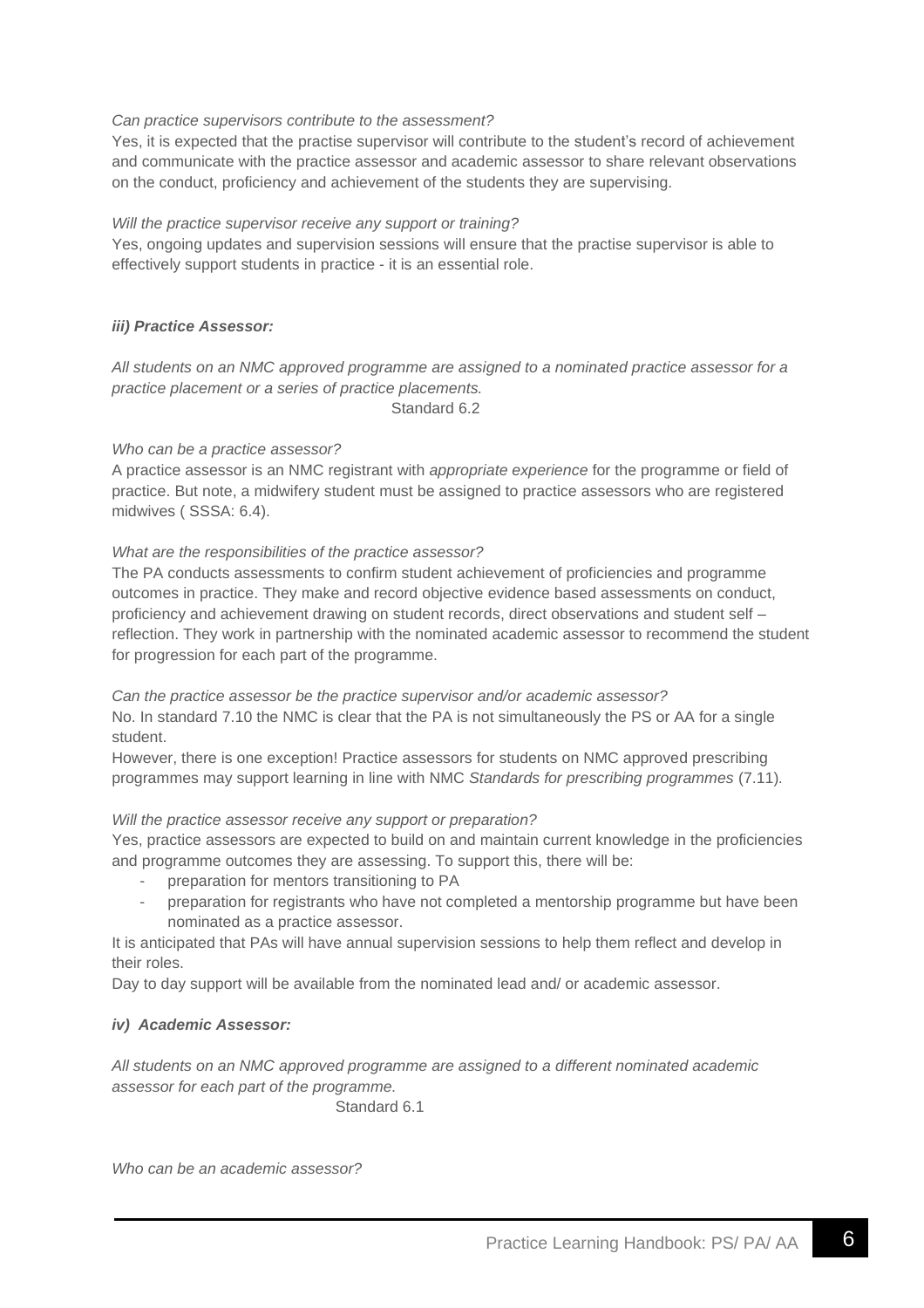An academic assessors is employed by Northumbria University and holds, or is working towards, fellowship of the Higher Education Academy (HEA). They are an NMC registrant with appropriate experience for the programme or field of practice. For example: a midwifery student with be assessed by a registered midwife, a Specialist Community Public Health Nurse (health visiting) by a SCPHN (HV) and a pre-registration mental health nurse by a registered mental health nurse.

#### *What are the responsibilities of an academic assessor?*

The academic assessor must collate and confirm student achievement of proficiencies and programme outcomes in the academic environment for each part of the programme. They must also work with the nominated practice assessor to recommend student progression for each part of the programme.

Communication and collaboration between PA and AA is scheduled for relevant points in the programme. This may be virtual or face to face.

*Can the academic assessor be the practice supervisor or practice assessor?* No academic assessors are not simultaneously the practice supervisor and practice assessor for the student.

#### *Will the academic assessor receive any support and training?*

Yes, all academic assessors will be required to participate in an online or face to face workshop before commencing the role.

The academic assessors with be embedded within the practice module team, they will receive ongoing support and training to reflect and develop their role.

It is expected that the AA will proactively develop their professional practice and knowledge in order to fulfil their role.

# SSSA in practice

In preparation for the change in standards, there have been:

- pilot projects and
- briefing sessions have been included in annual mentor updates

You may have been involved in one of the pilot projects, these include TEAM in South Tyneside and Sunderland NHS FT; a group coaching model based on Collaborative Learning in Practice (CLIP) at Newcastle Hospitals NHS FT and the 'New models of mentorship' pilot based in Northumbria Healthcare NHS FT.

Experience and feedback, from this work, has helped us model how the new standards may work in practice. In particular, the work with Northumbria Healthcare NHS FT has helped us acknowledge that different models are needed for different areas but, to ensure a successful learning experience for the student, maintain patient safety and achieve a valid and reliable assessment, six key principles should be followed – the six 'C's' for practice learning:

1. *Co-ordination* - the nominated educational lead is a key role in the team. Support, develop and nurture this role.

2. *Continuity* – Plan the student experience. Unplanned or frequent changes in supervisor or the team led to student anxiety and a decrease in supervisor satisfaction.

3. *Communication* – Supervisors and students need to provide evidence to the assessor. This may be via assessment tools and feedback sheets or clarity about responsibility within the team.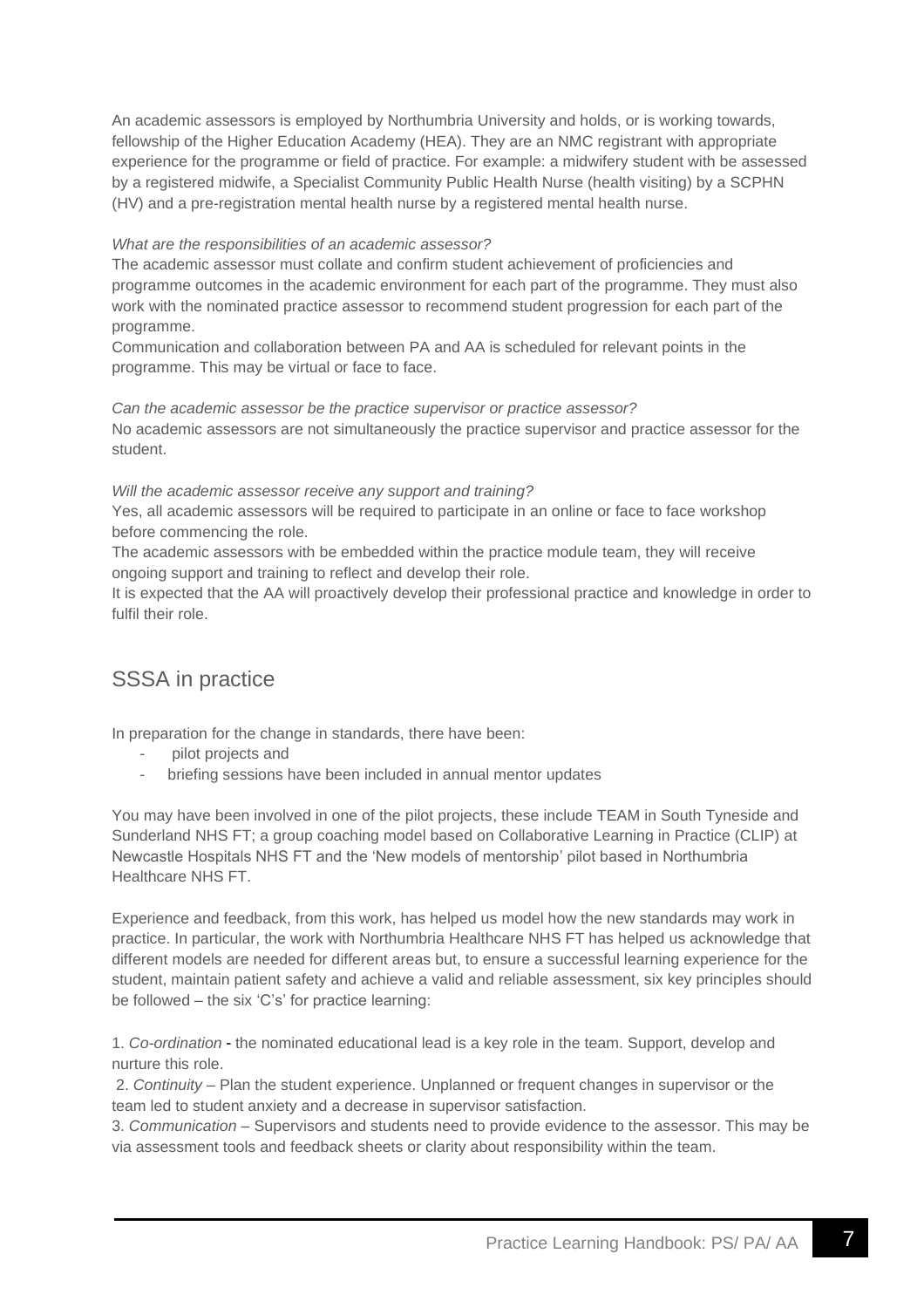4. *Coaching* – To empower students, embed coaching models in supervisor preparation and for students before, during and after practice. The coaching may be on a one to one basis (the 'new' mentorship) or as a group activity.

5. *Creativity* – Be solution focused. A teaching unit has the confidence to create learning opportunities with other students and outside the team.

6. *Capacity*- Ability to flex up and down i.e. to safely and effectively supervise and assess additional students if required by the curriculum.



Northumbria HCT New models of mentorship pilot: Acute, Community and Learning **Disabilities Nursing** 

From this, over the next year we are asking the 'nominated person' i.e. the education lead to add extra questions to their audit (EAP) namely how the new standards will work on your department?

During the first year of implementation SSSA has been working in differently according to the practice area. Diagram one is a ward / department based scenario where the student may work with a series of supervisors over the placement. There are three practice learning experience in the progression period (academic year) and the decision regarding progression is made by the PA and AA in the final placement.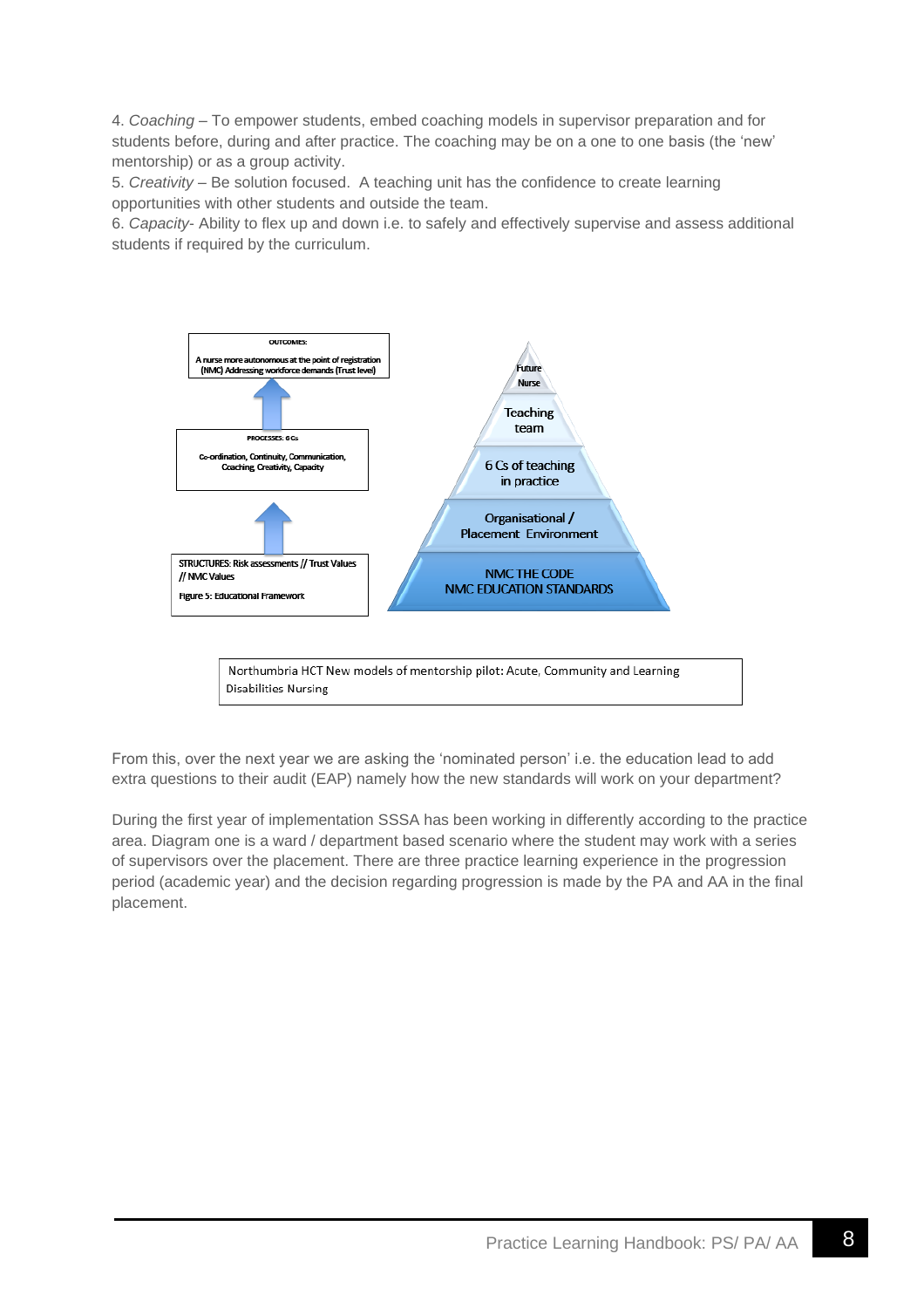

In Diagram two, the setting is either a pre-registration placement with a traditional community midwifery, district nursing or health visiting team or a post registration SCPHN or SPQ programme. It was suggested that the practice supervisor may remain a constant through the placement. This would, also, give the student continuity of patient and neighbourhood. Again the practice assessor



SSSA roles within a traditional community team: Continuity maintained via practice supervisor.

was seen to be part of the same team:

Sunderland and South Tyneside have moved to integrated multi-disciplinary community teams. They trialled the TEAM approach with these teams. In this case, (Diagram three) they are able to support a wide range of students, with the practice learning co-ordinated by the education lead for the area and excellent communication tools held by the student: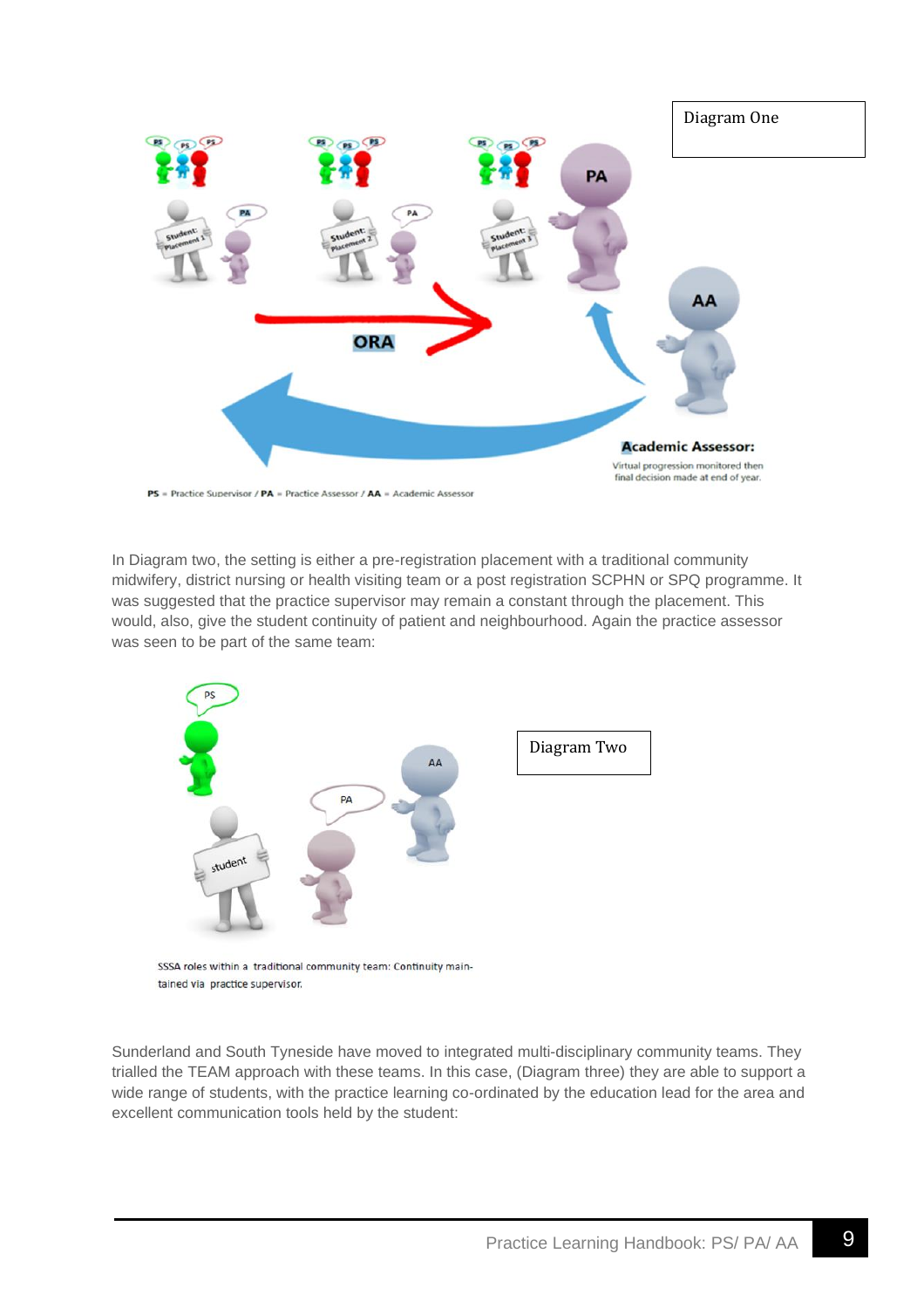

Hope these ideas help you plan how the new roles will work within your area. Do feed into the discussion before your next education audit of practice.

### Preparation for the new roles to support SSSA

Training and support is ongoing, the majority of NMC registrants, who support students, have undertaken either face to face or online training.

Online training to prepare practice supervisors is available on the regional 'prac-ed' site:

<https://www.pracedne.com/>

Whilst support to become a practice assessor is available at Northumbria University:

[https://www.northumbria.ac.uk/study-at-northumbria/continuing-professional-development-short](https://www.northumbria.ac.uk/study-at-northumbria/continuing-professional-development-short-courses-specialist-training/mentor-educator-preparation---non-accredited---ac1000/)[courses-specialist-training/mentor-educator-preparation---non-accredited---ac1000/](https://www.northumbria.ac.uk/study-at-northumbria/continuing-professional-development-short-courses-specialist-training/mentor-educator-preparation---non-accredited---ac1000/)

The education lead in your area or your practice placement facilitator will direct you to the right programme for yourself and to in house updates and discussions.

### **Contacts**

Practice Placement Facilitator within your organisation:

Northumbria University Placements team [practiceplacements@northumbria.ac.uk](mailto:practiceplacements@northumbria.ac.uk)

Telephone 0191 215 6300

For any student concerns **[Ask4Help@northumbria.ac.uk](mailto:Ask4Help@northumbria.ac.uk)**